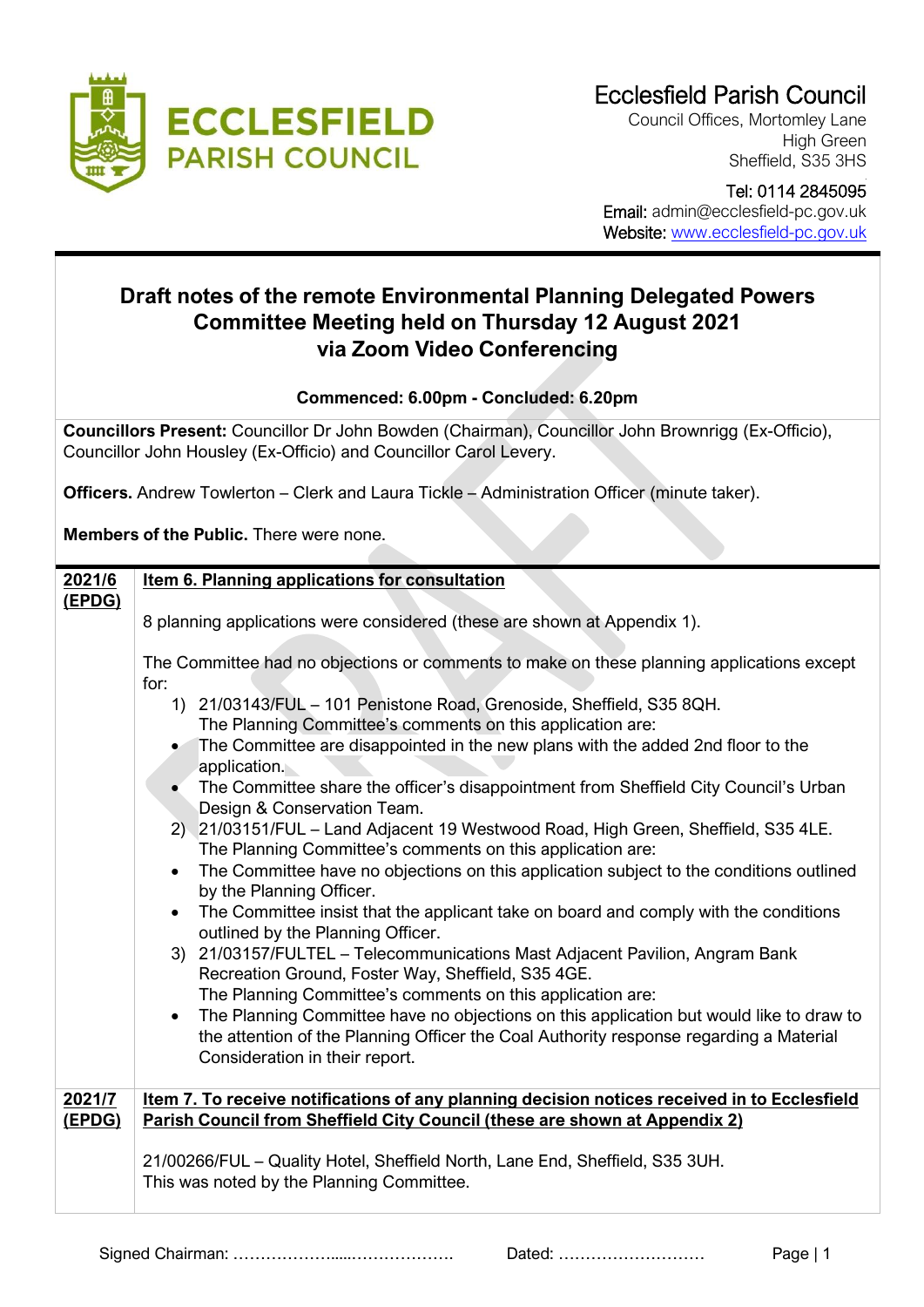| 2021/8 | Item 8. Correspondence.                                                                                                                                                                                                                                        |
|--------|----------------------------------------------------------------------------------------------------------------------------------------------------------------------------------------------------------------------------------------------------------------|
|        | To receive and note any correspondence received, including:                                                                                                                                                                                                    |
|        | 1) Email received from a resident relating to planning application 20/03106/FUL Windmill<br>Hill Farm 201 Windmill Hill Lane Sheffield S35 1UQ Alterations to existing 2x<br>dwellinghouses and barns to form 1x dwellinghouse and ancillary accommodation.    |
|        | The Committee have taken on board the concerns from the resident and suggest that the<br>Committee write to the Planning Officer to contact the resident relating to the boundary line<br>on the plans and to take note of the comments the resident has made. |

## **Appendix 1 Planning applications considered**

| <b>Date</b><br><b>Received</b> | Planning<br>Reference | <b>Site Location</b>                                                                                                                                | <b>Brief Description of Proposal</b>                                                                                                                                                                    | <b>Date Comments</b><br>Due: |
|--------------------------------|-----------------------|-----------------------------------------------------------------------------------------------------------------------------------------------------|---------------------------------------------------------------------------------------------------------------------------------------------------------------------------------------------------------|------------------------------|
| 16.7.21                        | 21/03143/FUL          | 101 Penistone Road,<br>Grenoside,<br>Sheffield, S35 8QH                                                                                             | Erection of first floor side<br>extension to dwellinghouse and<br>cladding of existing single-storey<br>front and side extensions with<br>stone (Resubmission of planning<br>application 21/01214/FUL). | 6.8.21                       |
| 20.7.21                        | 21/03151/FUL          | <b>Land Adjacent 19</b><br><b>Westwood Road,</b><br>High Green,<br>Sheffield, S35 4LE                                                               | Erection of 2 dwellinghouses with<br>associated parking (Resubmission<br>of application 21/01178/FUL).                                                                                                  | 10.8.21                      |
| 21.7.21                        | 21/03190/FUL          | 2 Birch Avenue,<br>Sheffield, S35 1RR                                                                                                               | Demolition of rear store and<br>erection of two-storey side/rear<br>and single-storey rear extensions<br>to dwellinghouse.                                                                              | 11.8.21                      |
| 22.7.21                        | 21/03244/FUL          | <b>48 Blackburn</b><br><b>Crescent, Sheffield,</b><br><b>S35 2EF</b>                                                                                | Erection of a single-storey front<br>extension to dwellinghouse.                                                                                                                                        | 11.8.21                      |
| 23.7.21                        | 21/03157/FULTEL       | <b>Telecommunications</b><br><b>Mast Adjacent</b><br><b>Pavilion, Angram</b><br><b>Bank Recreation</b><br>Ground, Foster Way,<br>Sheffield, S35 4GE | Removal of 12 metre monopole<br>and erection of 18 metre<br>monopole and associated<br>cabinets and ancillary<br>development.                                                                           | 13.8.21                      |
| 4.8.2021                       | 21/03355/FUL          | 4 Wheel Lane,<br>Grenoside,<br>Sheffield, S35 8RN                                                                                                   | Demolition of detached garage<br>and construction of driveway with<br>new vehicular access including<br>dropped kerb.                                                                                   | 24.8.2021                    |
| 6.8.2021                       | 21/03373/FUL          | <b>Sherwin-Williams</b><br><b>Diversified Brands</b><br><b>Limited, Thorncliffe</b><br>Road, Sheffield,<br><b>S35 2YP</b>                           | Siting of 5 additional silos in<br>existing tank farm.                                                                                                                                                  | 27.8.2021                    |